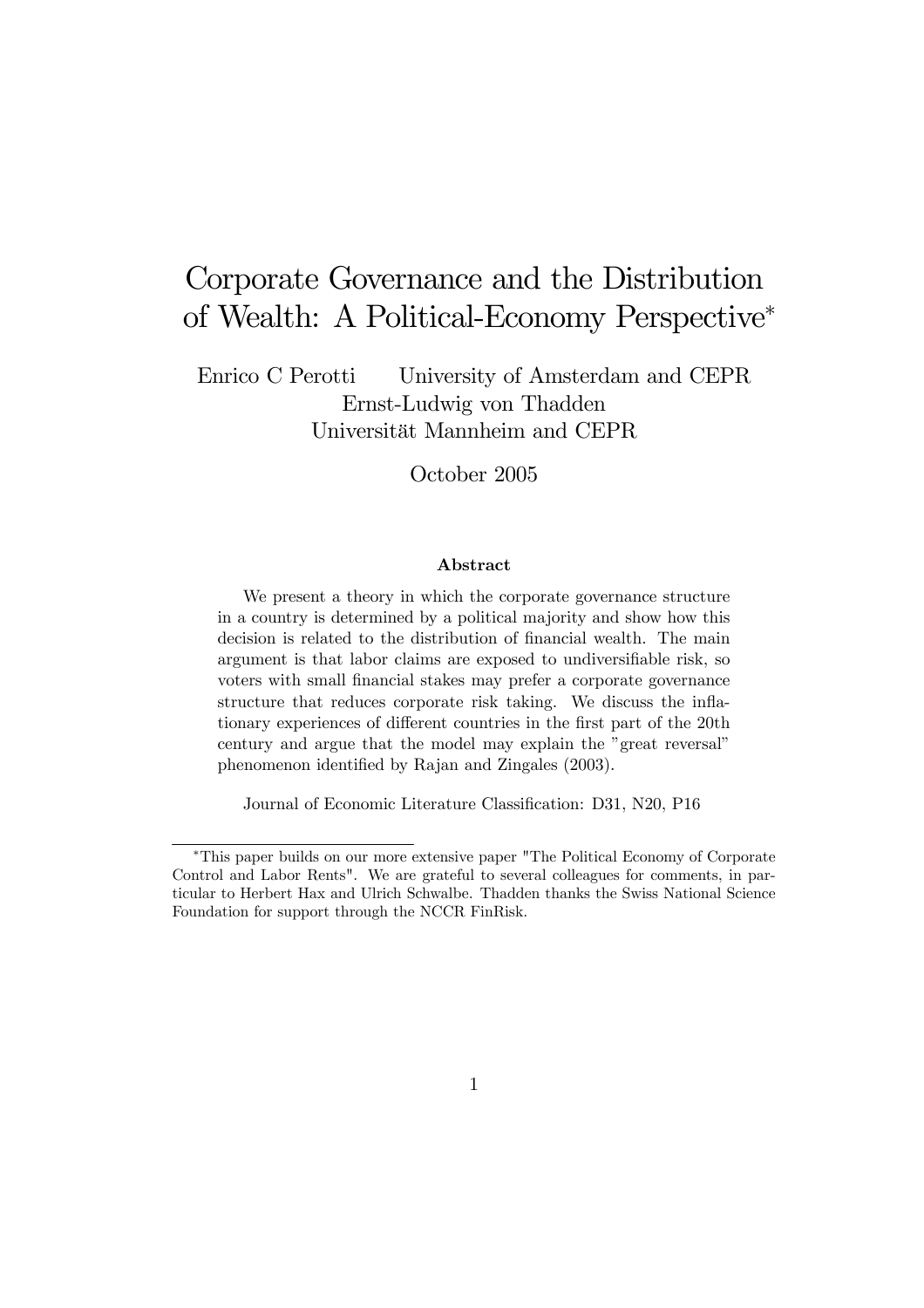# 1 Introduction

At the heart of the eternal normative debate in corporate governance lies the question of the relative merits of intermediated versus market influence over corporate decision making. In the popular debate, banks, traditionally the main intermediary between anonymous investors and firms, are accused of being conservative and opaque, while markets are seen as exerting excessive pressure on managerial decisions and being ruthless to stakeholders. Large owners, who control managers on behalf of small dispersed shareholders, are an important intermediate corporate-governance arrangement, but here the danger of collusion between mangement and large owners to the detriment of small shareholders is widely considered important.

Instead of this normative questin, this paper is concerned with the positive question of how different governance systems come to exist. In recent years, a new empirical literature has interpreted the differences in governance across countries in terms of their legal origin (LaPorta, Lopez-de-Silanes, Shleifer and Vishny, 1997, 1998). Yet, as Rajan and Zingales (2003) have shown, the relative importance of capital markets and intermediaries has evolved over time. While in 1913 financial systems were relatively similar across developed countries, in subsequent decades many European countries moved to suppress equity market governance and shifted towards bank, family or state control, while others encouraged further market development, by improving regulation and strengthening control rights of dispersed equityholders.

Such large reversals in governance structure have been linked to major political shifts (Roe, 1994). In this paper we present a theory that we have developed more fully in Perotti and von Thadden (2006) of how legislative choices affect corporate governance, and offer predictions on how external shocks may induce major institutional changes in the financial market. In our theory, corporate governance affects voters because it affects corporate decisions, which have distributional effects. This brings the political process to the center of the argument, as different voters have different preferences over corporate governance arrangements.

Our theory rests on the basic insight that markets are better suited for sharing the risks of financial capital than the risks associated with firmspecific human capital. As has been argued repeatedly, human capital risk cannot be perfectly diversified, in contrast to many financial risks. This market incompleteness gives voters an incentive to influence politically not just the size of stakeholder claims, but also their riskiness. Because a compre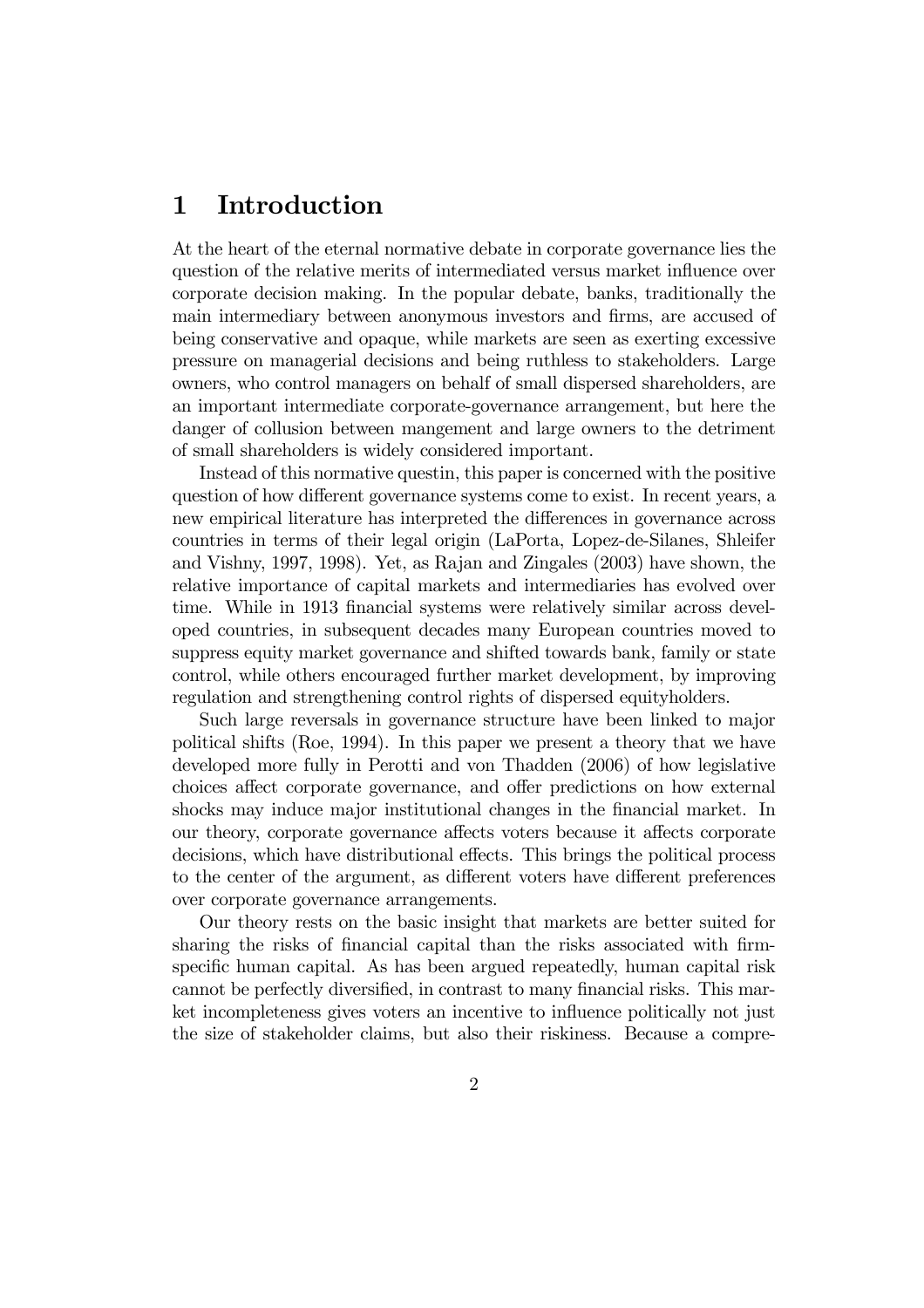hensive economy-wide redistribution of income is unfeasible or very costly in terms of efficiency, controlling labor income risk requires some influence on decentralized corporate strategies. Voters cannot influence corporate choices directly (outside the state-owned sector), but they may delegate control rights to those parties in the financial system whose interests are best aligned with their own. In our basic model, we focus on the two most important investor groups in corporate governance, equityholders and banks and then extend the argument to large shareholders.

We show that the corporate strategy choice affects individual utility differentially depending on the composition of their individual wealth. Equity control naturally chooses higher risk, higher return investments, and therefore represents best the interests of agents for whom returns to financial capital are more important than those to human capital. On the other hand, banks hold claims which are concave in profitability, and therefore are natural allies of stakeholders who want to limit corporate risk-taking. This argument is incomplete, as preferences depend on the size and form of the returns to human capital. In our companion paper we therefore endogenize the political determination of the return to human capital. While voters could choose to limit labor claims, and allow financial markets to diversify corporate risk, voters with a limited financial stake will not find this in their interest. Hence, our full theory predicts a tendency of poorer individuals to vote for high labor rents and bank control, and of richer individuals to vote for low labor rents and equity control.

We show that in a democratic voting process, when financial wealth is concentrated among richer voters, a political majority has more at stake in the form of firm-specific human capital, and therefore supports dominance by banks. If instead the median voter has a sufficient financial stake, she supports equity dominance, which results in riskier investment strategies (and possibly higher innovation), at the cost of greater individual risk-bearing.

The model has a number of empirical implications for the clustering of market development, governance and labor legislation. Perhaps the most interesting application, however, concerns its implications for the dynamics of legislation. As shareholdings by the median voters increase, for instance because of the economic success of the middle class or the emergence of capitalized pension systems, political support should move towards favoring equity markets with riskier corporate strategies and weaker labor laws. Conversely, we argue that an exogenous shock that reduces the stake of the median class in financial returns may explain the "great reversal" phenomenon in the first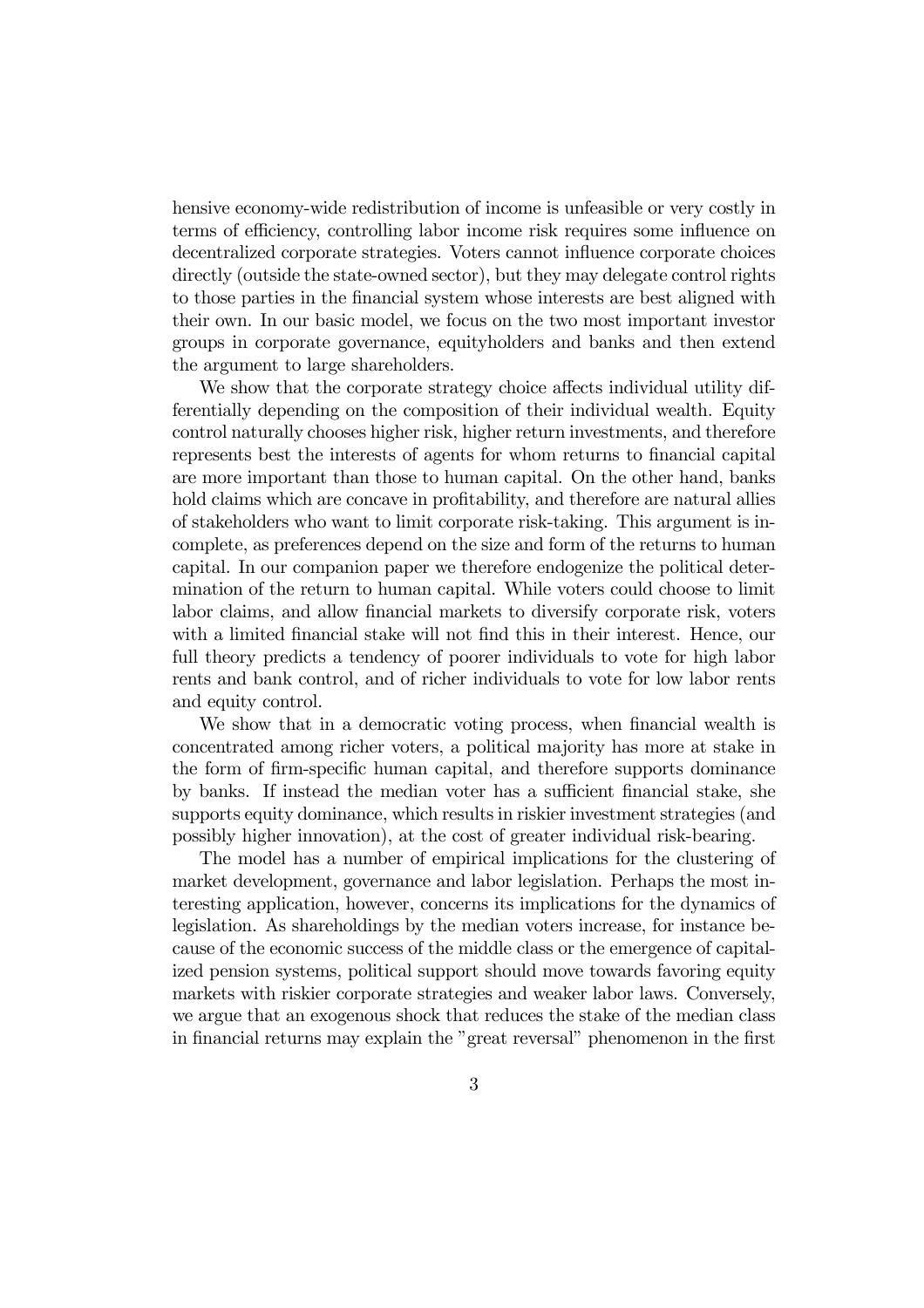half of the 20th century (Rajan and Zingales, 2003).

In the spirit of Keynes (1923), we point to a large difference across countries in terms of their inflationary experience following the First World War, after a long period of price stability. Writing at the end of the big inflationary push in several European countries, Keynes wrote in his Tract on Monetary Reform: "From 1914 to 1920 all countries experienced an expansion in the supply of money to spend relatively to the supply of things to purchase, that is to say inflation. Since 1920 those countries which have regained control of their financial situation, not content with bringing the inflation to an end, have contracted their supply of money and have experienced the fruits of deflation. Others have followed inflationary courses more riotously than before. Each process, inflation and deflation alike, has inflicted great injuries. Each has an effect in altering the distribution of wealth between different classes, inflation in this respect being the worse of the two" (Keynes, 1923, p. 60).

What is remarkable from the perspective of financial architecture is that the set of countries that maintained low inflation coincides with those described today as "outsider systems" or "market oriented" (e.g. according to the classification given by LaPorta et al., 1998). In contrast, the set of countries that "followed inflation more riotously than before" coincides with those which moved subsequently to suppress market governance and towards bank, family or state control, in particular in response to the greater uncertainty associated with free markets during the Great Depression. The mechanism that we argue is responsible for this political change is again consistent with Keynes' description of the facts: "Throughout the continent the pre-war savings of the middle class, so far as they were invested in bonds, mortgages, or bank deposits, have been largely or entirely wiped out. Nor can it be doubted that this experience must modify social psychology towards the practice of saving and investment" (Keynes, 1923, p. 67).

The remainder of this paper is organized as follows. Section 2 sketches a simplified version of the model in Perotti and von Thadden (2006). Section 3 surveys some of the empirical evidence about present and early financial structures. Section 4 discusses the economic situation after the first world war and the inflationary experience in Germany in more detail. Section 5 concludes.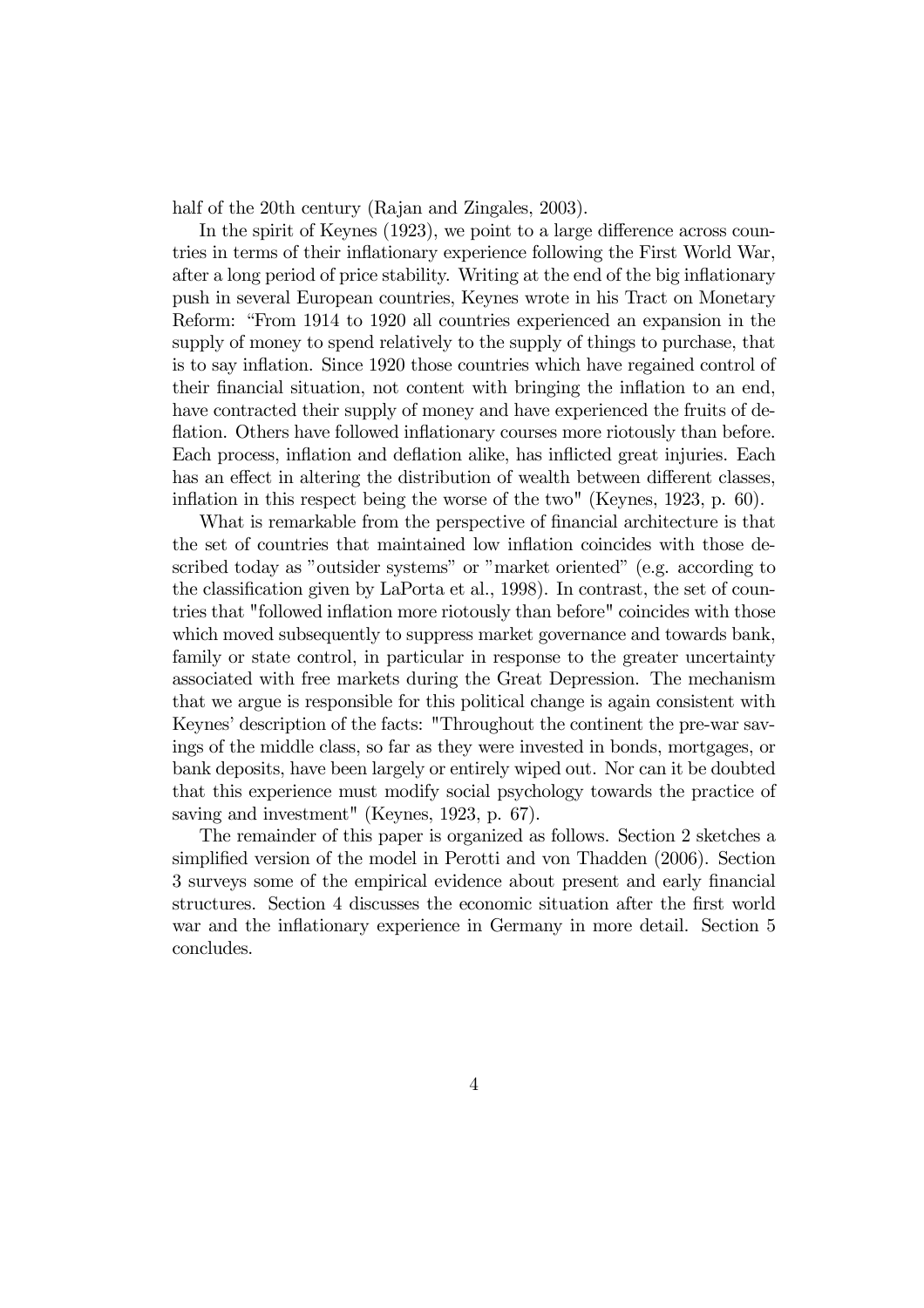## 2 Sketch of a Simple Model

In Perotti and von Thadden (2006), we develop a model of households and firms, which interact in a corporate governance structure that is endogenous to political decision making.<sup>1</sup> Here, we sketch a simplified version. Households have financial wealth and idiosyncratic human capital. Financial capital is perfectly diversified, while the return to human capital depends on the firm the household works in and cannot be insured. Households have meanvariance preferences over total wealth. Financial markets are efficient and satisfy the CAPM assumptions, so we can ignore the households' individual portfolio problem. This allows us to describe an individual household's financial position by a single number, which is its share in total financial wealth in the economy. This wealth distribution is a key component of our analysis.

Individual firm profitability is uncertain and depends on the firm's choice of strategy, which is either relatively risky or safe. The risky strategy has higher mean and higher variance than the safe strategy. In the aggregate, the law of large numbers is assumed to hold, hence total financial wealth generated by all firms in the economy is non-stochastic..

The political process determines the corporate governance structure for all firms. Corporate governance in this simple model is the right to decide about the riskiness of the firm's investment. There are three investor classes that can be dominant, dispersed equity holders, banks, and in an extension, large owners. Banks play a role, because firms have some (exogenously fixed) bank debt in their capital structure. Political decision making takes place by majority voting.

In the model, each household in its role as employee prefers less risk-taking to more, because labor income risk cannot be insured. On the capital side, dispersed equity is unambiguously in favor of the riskier strategy, because the risk is diversified away. Concentrated shareholders face a tradeoff: on the one hand, the riskier strategy yields more in expectation, on the other hand, this increases their undiversifiable risk. Banks are unambiguously in favor of less risk-taking, because they hold a concave claim on corporate profits. Since households are the ultimate capital owners, their preferences depend on how much financial capital they own (compared to their labor income, which we normalize, because we do not consider labor market imperfections). A first

<sup>&</sup>lt;sup>1</sup>The formal literature on the political determinants of financial structures is still fairly novel. Biais and Perotti (2002) and Pagano and Volpin (2005) are prominent examples of recent research. See Pagano and Volpin (2001) for an early survey.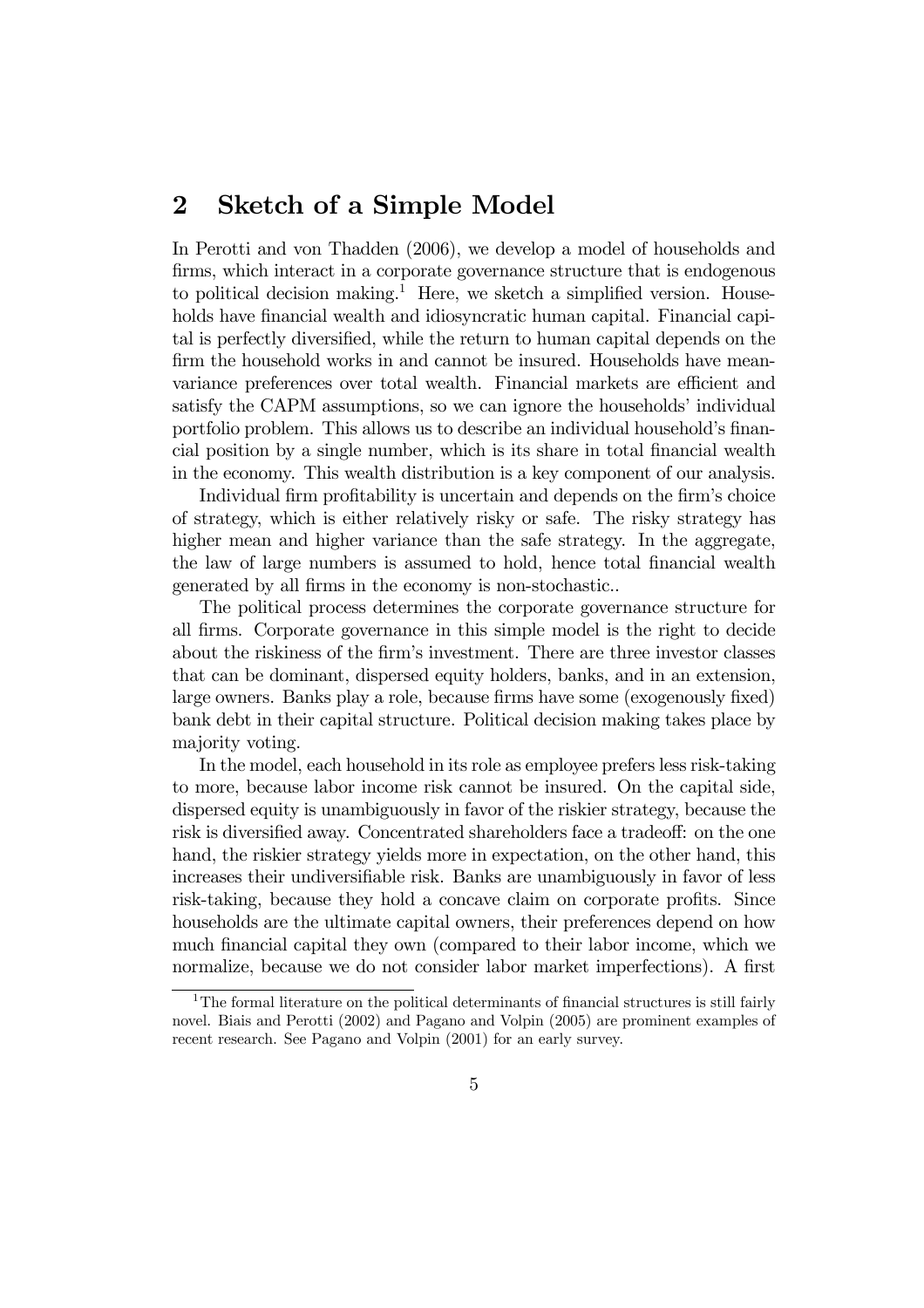insight of the analysis of the model is that the median voter theorem applies, hence that the outcome of the political choice of governance structures depends on the financial wealth of the median voter. Furthermore, as corporate risk-taking cannot be directly controlled by households, households with little financial wealth have a preference to transfer corporate control to banks. In this sense, there is a congruence of interests between labor and banks, albeit for different reasons (households hold risky claims on firms, banks in the aggregate are safe). The voters' preferences for concentrated ownership over dispersed ownership or bank control depend on the characteristics of large owners and the mean-variance tradeoff in corporate decisions.

The main prediction of our model is that if the distribution of financial wealth changes, the distribution of influence in the fiancial system can change. In particular, we predict that if the median voter becomes poorer financially, she will shift her support from decentralized, arm's-length financial markets to more corporatist arrangements, be it bank control or control by large concentrated oweners.

#### 3 International Comparisons, now and then

In the late 20th century, several differences between the financial structures of developped countries were clearly established. We discuss here some of these features and refer to Allen and Gale (2000) for further discussion.

As far as total financial asset holdings per GDP across countries are concerned, it is well known that these are highest in the U.S. and the U.K., and far lower, for example, in France and Germany. More importantly, the compositions of household portfolios are very different. Shares are more important in the U.K. and the U.S., while cash holdings and bank deposits dominate in France and Germany and many other European countries.

In our theoretical argument, the distribution of financial wealth plays a crucial role. For the few countries where such data are at least partially available Table 1 shows that in 1998, direct and indirect stock market participation by the median income class was around 20 % in Italy and Germany, while 2/3 of US households in the median income class owned shares, and slightly below 40 percent in the Netherlands and the U.K. Once again, the US and the UK appear to be at one extreme, and France, Italy and Germany at another, with the Netherlands close to the U.S. and the U.K.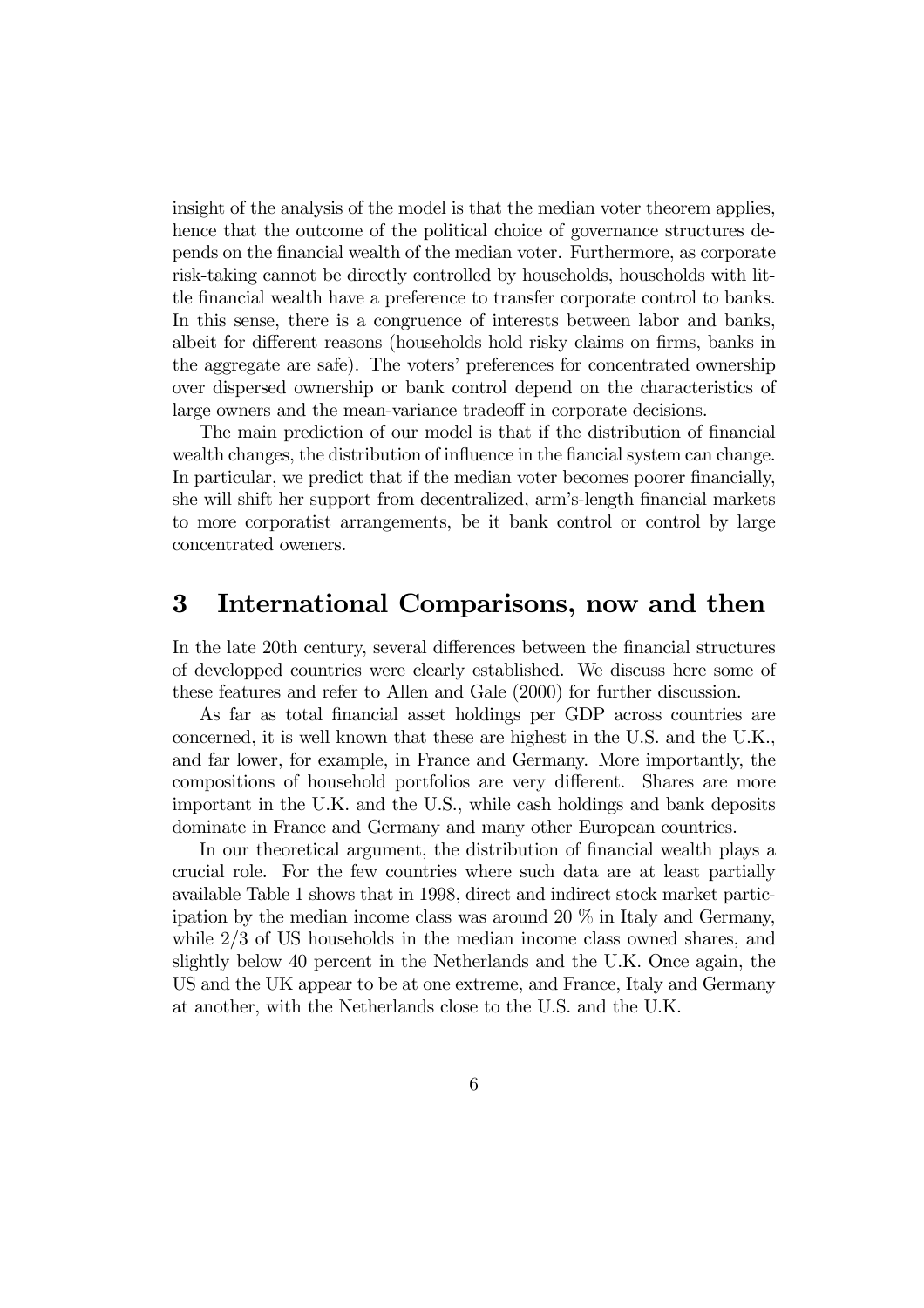| Table 1: Proportion of households owning shares, wealth quartiles |        |  |  |
|-------------------------------------------------------------------|--------|--|--|
|                                                                   | (1998) |  |  |
|                                                                   |        |  |  |

| Country     |     |      |      | Quartile 1 Quartile 2 Quartile 3 Quartile 4 Average |          |
|-------------|-----|------|------|-----------------------------------------------------|----------|
| Germany     | 6.6 | 17.6 | 22.1 | 29.3                                                | $18.9\,$ |
| Italy       | 3.4 | 10.8 | 19.6 | 38.9                                                | 18.7     |
| Netherlands | 44  | 16.9 | 36.8 | 75.9                                                | 35.1     |
| U.K.        | 4.9 | 11.9 | 37.8 | 71.1                                                | 31.4     |
| U.S.        | 4.4 | 38.3 | 66.0 | 86.7                                                | 48.9     |

Source: Guiso, Haliassos and Jappelli (2002)

For an understanding of households' lifetime wealth pension claims are among the most important assets. Here considerable institutional differences across countries are relatively well documented. The U.S., the U.K., Australia, Canada, the Netherlands, and Switzerland all have a predominantly capital-based (funded) pension system, whereas Austria, Belgium, France, Germany, and Italy have a (almost) pure pay-as-you-go pension system. In the former group of countries, the stock of pension assets is relatively large (above 40  $\%$  of GNP), while it is very low (below 10  $\%$  of GNP) in the latter group. Since funded pension systems rely on market returns for their performance, whereas pay-as-you-go systems rely on redistributional taxation, this has a considerable impact on households' appreciation of financial market returns.

The preceeding remarks concern the distribution of financial assets in different countries. The structure of capital markets is also quite different across countries. Table 2 presents two standard indicators for capital market structure for a sample of 13 OECD countries. In 1970, stock market capitalization as a percentage of GDP was highest in Australia, Britain, Canada, and the U.S., and lowest in Austria, France, Germany, Italy, and Sweden, closely followed by Belgium. Exactly the same grouping obtains for the relative size of the banking sector, as measured by total deposits relative to stock market capitalization: it is smallest in the former group of countries and biggest in the latter. The Netherlands and Japan are in between, with the Netherlands closer to the Anglo-Saxon group and Japan closer to the continental European one.

Table 2 shows a clear congruence with our limited data on the distribution of financial wealth: countries in which the median class holds significant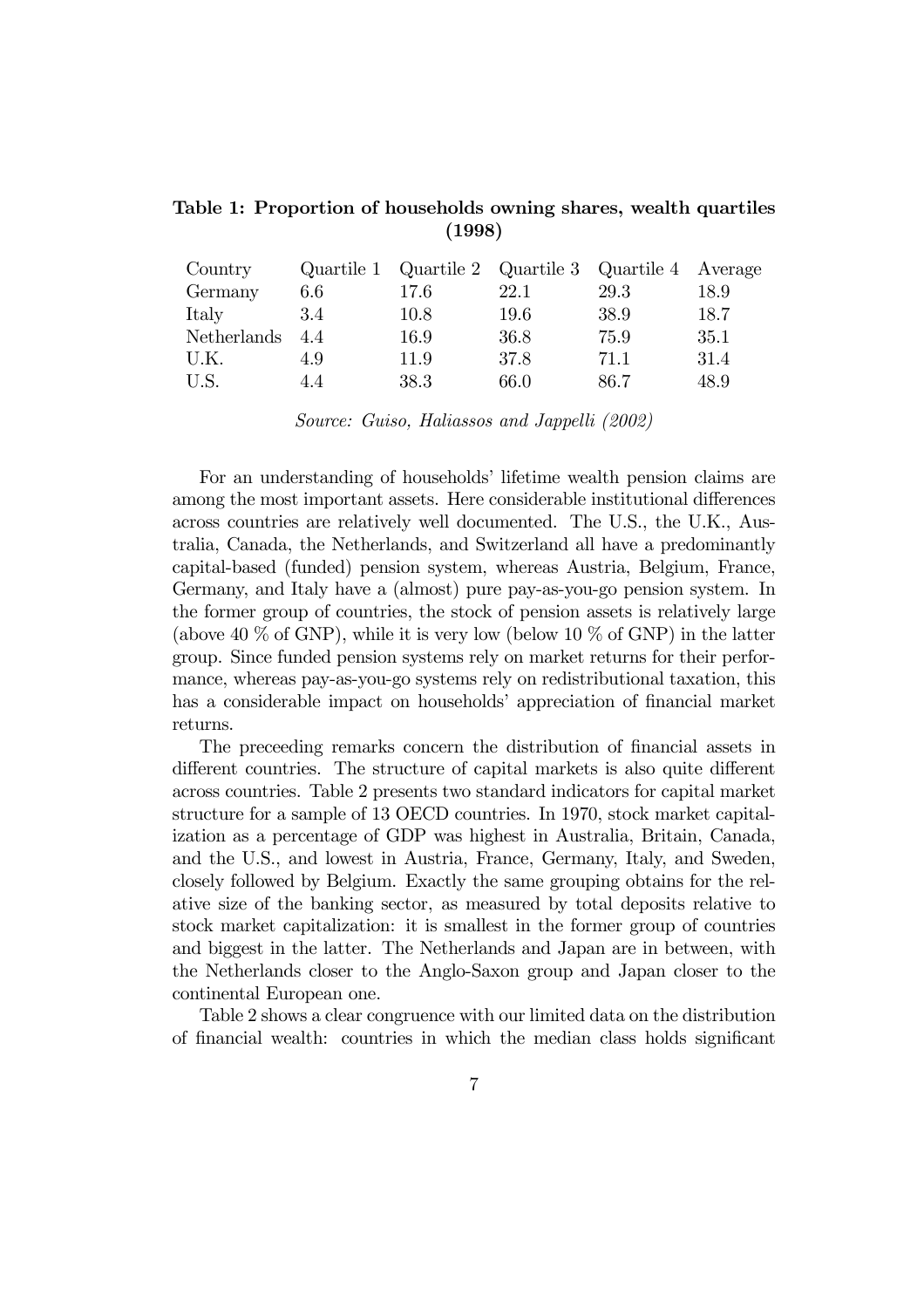financial wealth tend to be market-oriented, while the other countries tend to be bank-oriented. This is consistent with the comprehensive classification in Demirguc-Kunt and Levine (1999), which uses a larger number of indicators to classify countries either as market-oriented (M) or bank-oriented (B) (see Table 2).

|                    | SMC/GDP | Dep/SMC | DKL              | SMC/GDP | Dep/SMC |
|--------------------|---------|---------|------------------|---------|---------|
|                    | 1970    | 1970    | Classification   | 1913    | 1913    |
| Australia          | 0.76    | 50      | М                | 0.39    | 95      |
| Austria            | 0.09    | 344     | B                | 0.76    | 147     |
| Belgium            | 0.23    | 174     | $\boldsymbol{B}$ | 0.99    | 69      |
| Canada             | 1.75    | 21      | М                | 0.74    | 30      |
| France             | 0.16    | 206     | B                | 0.78    | 53      |
| Germany            | 0.16    | 181     | B                | 0.44    | 120     |
| Italy              | 0.14    | 386     | B                | 0.17    | 135     |
| Japan              | 0.23    | 144     | B                | 0.49    | 27      |
| <b>Netherlands</b> | 0.42    | 62      | М                | 0.56    | 39      |
| Sweden             | 0.14    | 357     | М                | 0.47    | 147     |
| Switzerland        | 0.50    | 138     | М                | 0.58    | 160     |
| UK                 | 1.63    | 14      | М                | 1.09    | 9       |
| <b>USA</b>         | 0.66    | 38      | М                | 0.39    | 85      |

Table 2: Market capitalization and banking assets, 1913 and 1970

Notes:  $SMC = Stock$  market capitalization,  $Dep = Total$  bank deposits. DKL Classification: Dummy variable constructed by Demirguc-Kunt and Levine (1999),  $M =$  market-oriented,  $B =$  bank-oriented. In boldface: the 4 most strongly equity-oriented countries (highest SMC/GDP, lowest

Dep/SMC)

Source: Rajan and Zingales (2003) and Demirguc-Kunt and Levine (1999)

However, the direction of causation in this relationship is not immediate. The theory of financial systems based on their legal origins (LaPorta et al,.(1998) shows that on average common-law countries nowadays have structurally better minority investor protection than countries with other legal origins. It is thus plausible that markets should be more developed and financial asset holdings more diffused in those countries. Banking then may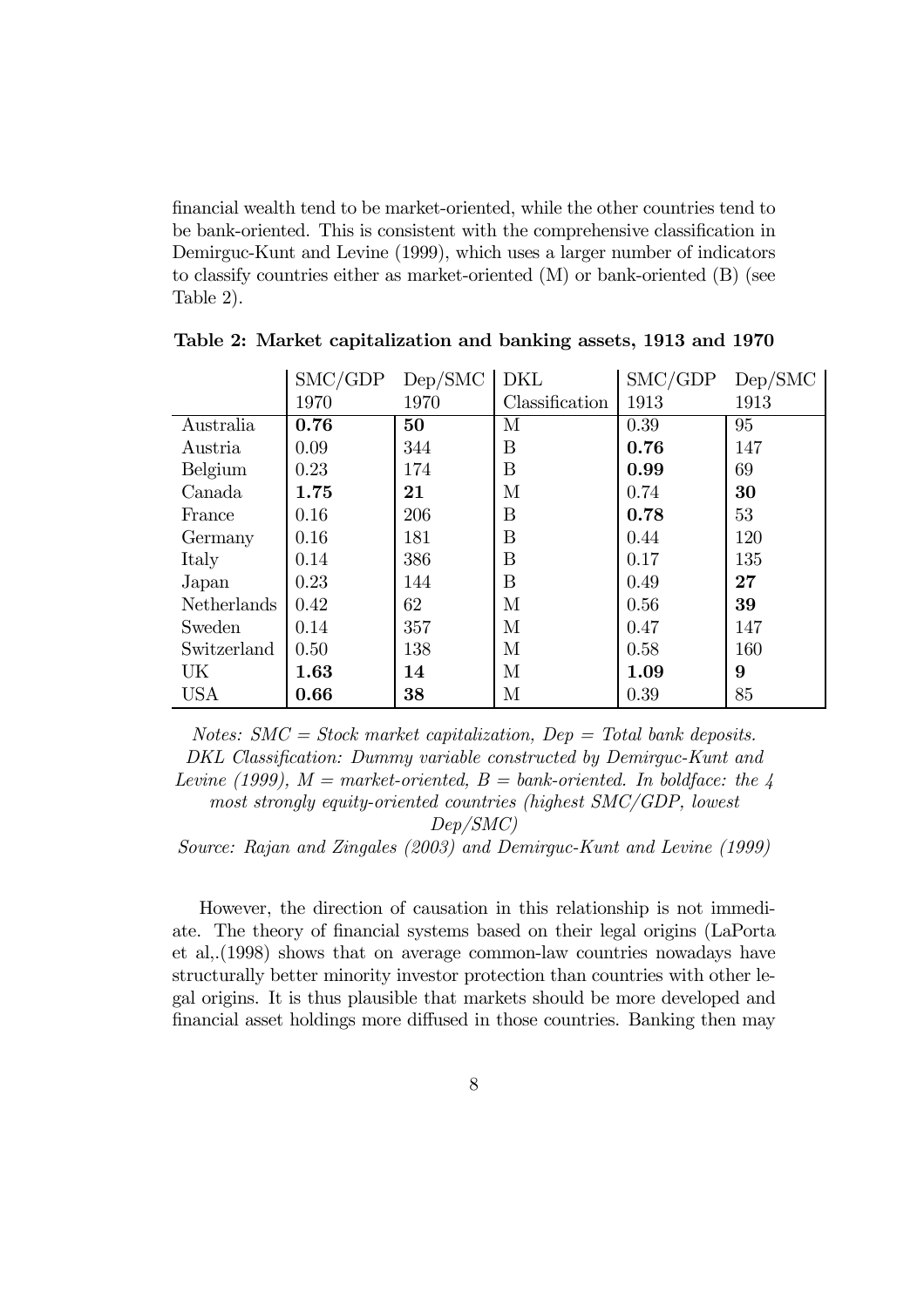be more developed in civil-law countries to compensate for the lack of external equity. Interestingly, recent evidence shows that the structure of financial systems seems to have varied over the last century and that therefore other factors than legal origin must have been important.

Rajan and Zingales (2003) document that the pattern of international capital market development established after the Second World War is fairly recent and that civil law countries such as France and Belgium appear to have been markedly more financially developed than the US before World War 1. In fact, as documented in Table 2, in 1913 neither the U.S. nor Australia were particularly financially developed or market-oriented, and Canada was among the top 4 in only one category. Only Britain emerges consistently as strongly equity-market oriented. Yet, even in this seemingly clear-cut case, Franks, Mayer, and Rossi (2003) have recently shown that until the mid 20th century Britain had bad legal investor protection, when investor protection is measured along the widely accepted scale developed by LaPorta et al. (1998). On the other hand, the study of the history of incorporation laws in France by Lamoreaux and Rosenthal (2001) suggests that the protection of passive partners (i.e. investors not involved in management) was better in France than in the US in the 19th century (although rules for entry of new incorporated firms was more restrictive). Lamoreaux and Rosenthal (2001) argue that this may reflect the interests of the richer (and voting) rentier part of the population.

These and other data show that during the first half of the 20th century some countries (such as Britain and Switzerland) experienced relatively little change in the absolute and relative importance of their capital markets, while in others (such as Australia and the U.S.) financial markets continuously expanded, and again other countries (such as Belgium and France) experienced "great reversals" (Rajan and Zingales, 2003).

We argue that such long-term changes can be understood by looking at the evolution of economic structures and claim that the major political changes in the first half of the 20th century affected the voting populations in different countries differentially.

A structural political change that took place in almost all developed countries around World War I was a major expansion of the electoral franchise, so that a much broader fraction of the (male) population was able to vote. Until then, the tax paying class of property owners had the political power and tended to support financial market development. Belgium, Britain, France, and the Netherlands, all with strong entrepreneurial activ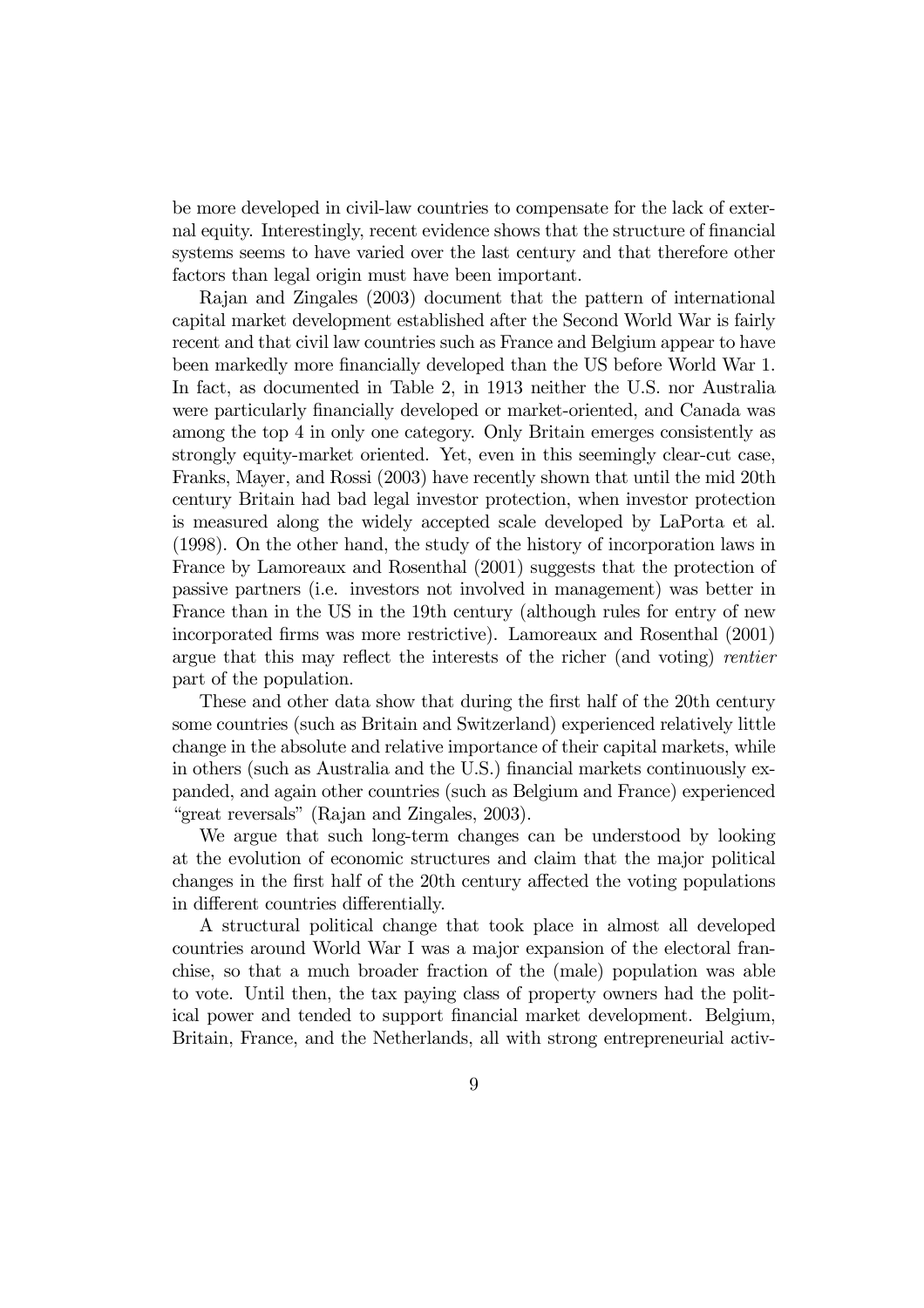ity and well-developed financial mechanisms to support them, are probably the most important cases in point. The political change made what is now called the middle class pivotal in elections. Our key observation now is that the two world wars and the Great Depression seem to have had different redistributive effects for the middle class accross countries, which shaped the perception of risks associated with free markets. While war damage hurt all income classes, differences in inflation after the war, often compounded by those of world War II, stand out when comparing different countries. Table 3 shows that the national inflationary experiences during the first half of the century differed indeed drastically across countries.

|                | 1914 | 1919  | 1924       | 1929 | 1934 | 1939 | 1944  | 1949       |
|----------------|------|-------|------------|------|------|------|-------|------------|
|                |      |       |            |      |      |      |       |            |
| Australia      | 100  | 133   | 149        | 161  | 128  | 144  | 177   | 222        |
| Austria        | 100  | 2,492 | <b>HYP</b> |      |      |      |       | -          |
| <b>Belgium</b> | 100  |       | 469        | 805  | 639  | 748  |       | 2,785      |
| Canada         | 100  | 166   | 149        | 155  | 121  | 129  | 151   | 203        |
| <b>France</b>  | 100  | 268   | 395        | 621  | 491  | 763  | 2.013 | 12,830     |
| Germany        | 100  | 403   | <b>HYP</b> |      |      |      |       |            |
| Italy          | 100  | 331   | 481        | 503  | 370  | 516  | 4.292 | 23.665     |
| Japan          | 100  | 213   | 207        | 192  | 171  | 231  | 688   | <b>HYP</b> |
| Netherlands    | 100  | 176   | 145        | 138  | 115  | 115  | 172   | 246        |
| Sweden         | 100  | 257   | 174        | 170  | 155  | 172  | 243   | 267        |
| Switzerland    | 100  | 222   | 169        | 161  | 129  | 138  | 208   | 222        |
| UK             | 100  | 219   | 176        | 167  | 143  | 162  | 224   | 281        |
| USA            | 100  | 193   | 168        | 165  | 129  | 134  | 169   | 229        |

Table 3: Evolution of consumer prices 1914 - 1949

Notes: HYP indicates hyperflation; subsequent price indices are no longer comparable and are omitted. Countries in bold face experienced a price level increase over 25-fold during the period.

Source: Maddison (1982), based on the Statistical Yearbooks of the League of Nations

In our sample of 13 OECD countries between 1914 and 1949, the price levels either less than tripled (which corresponds to an average inflation rate of less than 3 percent) or they increased more than 27-fold (an annual rate of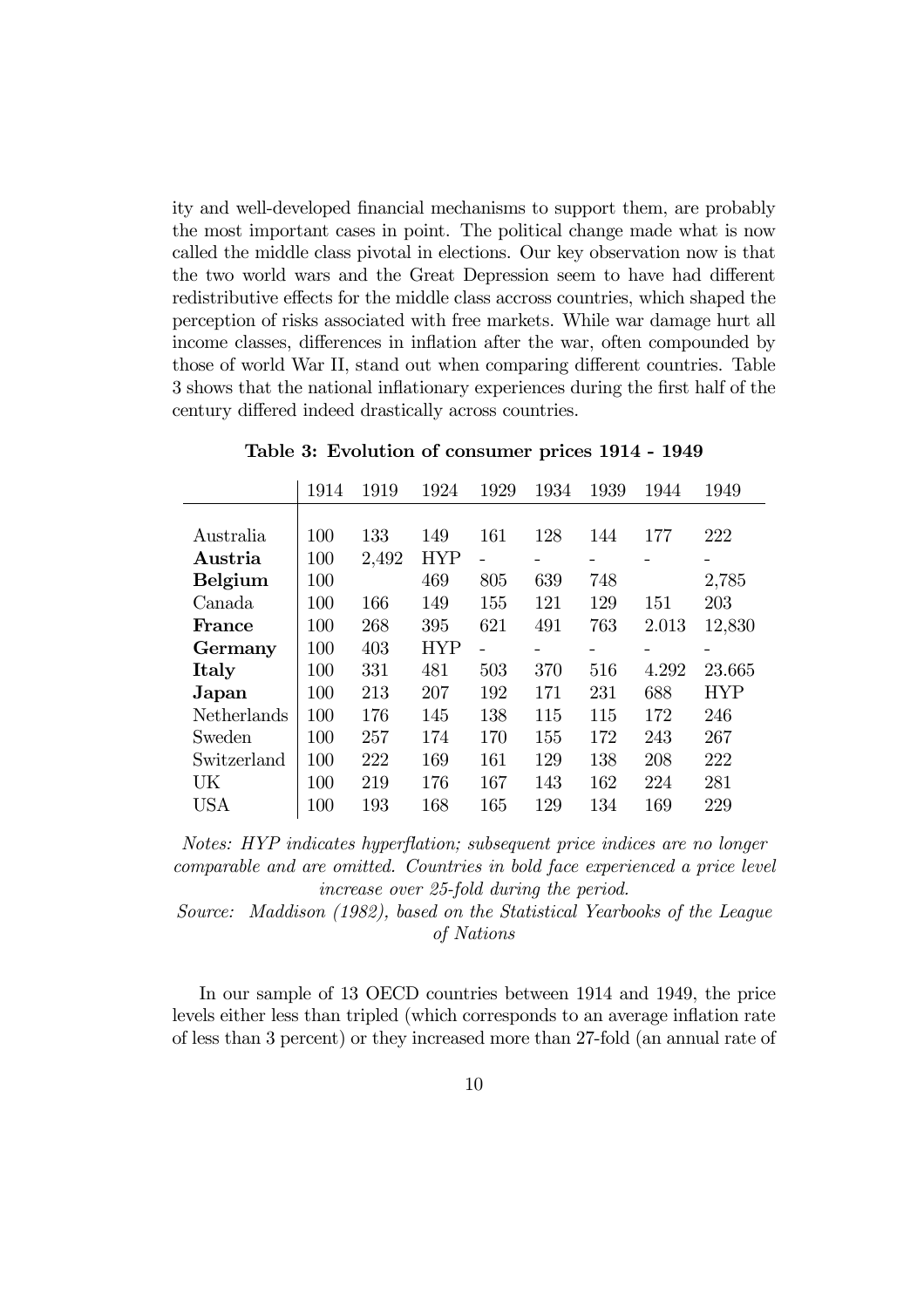more than 10 percent). Moreover, all the high-inflation countries experienced at least one sharp spurt of inflation, with hyperinflations in Austria (1922), Germany (1923), and Japan (1946). After the first world war, Belgium, France, and Italy suffered a historically sharp acceleration in inflation, which increased the price level more than 4 times in less than 10 years (between 1915 and 1924). In contrast, the UK, the Netherlands, Switzerland, Australia, Canada, and the US experienced no inflation over the same time period (although high price volatility over short sub-periods), and in fact even went through periods of deflation following the war.

In the latter group of countries, the 1929 crisis led to a tighter regulation of the financial system, which, however, typically, maintained market governance relative to the state and financial institutions. Improved legislation on minority protection and laws such as the Glass Steagall Act in the US weakened institutional influences on corporate decisions. In contrast, the countries previously ravaged by inflation responded to the Great Depression by seeking more stabilizing governance structures and greater social insurance. The result was a greater politicization of control, the restriction of markets (and often political freedom), and the emergence of other features of corporatist economies. In order to highlight the potential link between inflation and the changes in financial structure suggested by our theory, we now analyze the post-war inflationary experience in more detail.

### 4 Inflation

The most striking difference in the economic performance of European countries after the First World War was probably the response of their monetary policies to the legacy of the financial burden of the war and to the international recession of the post-war period. The war imposed major costs in many dimensions on all participating countries, but the greatest physical damage was borne by the central European countries on whose soil most of the hostilities took place. An illustrative example are Belgium and the Netherlands: Belgium was devastated because the German attack on France used it as a strategic deployment zone, the Netherlands were almost unharmed as they stayed neutral and no party saw a military need to invade it. The differences in physical destruction are reflected in the different evolutions of economic productivity. To give three prominent examples, the level of industrial production in France in 1920 was estimated to have been 38 percent lower than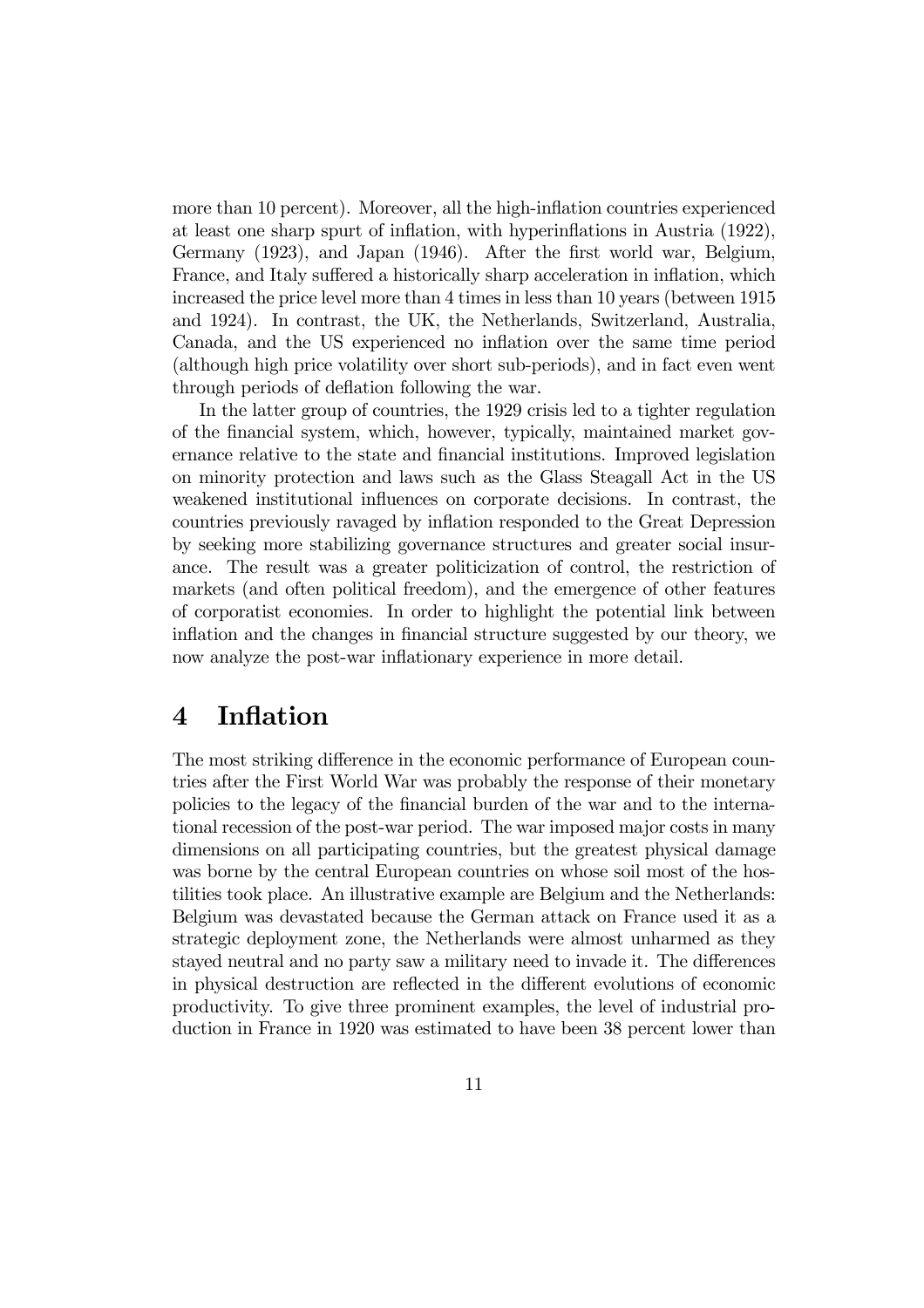that in 1913, to have been 45 percent lower in Germany, and to have been identical in both years in the U.K. (Wagenführ, 1933).

After 1918, all countries involved in the war rapidly dismantled wartime price and production controls and began to finance the reconversion of their economies through massive budget deficits (Aldcroft, 1977). This led to the brief boom of 1919 with strong increases in industrial production and jumps in the price level of more than 25 percent in most countries over a period of less than a year. The countries whose economies had been less affected by the war reacted to these developments very differently from the hardest-hit central European countries From early 1920 on, the U.S. and Great Britain tightened monetary policy drastically, which, depending on the observer's point of view, brought about or did not help to prevent the world depression of 1920/21. The U.S. experienced "the sharpest price decline ... perhaps in the whole history of the United States" (Friedman and Schwartz (1963), p. 232), and industrial production contracted dramatically. By contrast, Germany and to a lesser degree France, did not counteract the inflationary boom strongly. They continued deficit- and inflation-financed spending policies, which led to an increase of industrial production between 1920 and 1922 in France by 24 percent and in Germany by 30 percent (Wagenführ (1933) - the corresponding number for Britain was a 19 percent decline). But while France managed to keep inflation from exploding, with inflation rates of less than 10 percent annually through the twenties, the economically and politically enfeebled Germany did not, went through a hyperinflation in 1923, and only stabilized its currency in 1924.

Following Keynes, we argue that the redistributive nature of inflation is key to the understanding of its impact in the first part of the 20th century: "A change in the value of money, that is to say in the level of prices, is important to society only insofar as its incidence is unequal ... Thus a change in prices and rewards, as measured in money, generally affects different classes unequally, transfers wealth from one to another, bestows affluence here and embarrassment there" (Keynes, 1923, p. 59). At least for the case of Germany, the inflation of the 1920s indeed had important redistributional effects, as we will discuss now. The discussion is based on the excellent work by Holtfrerich (1986), to which we refer for further references.

Reviewing the great inflation, the prominent German economist F. Eulenburg wrote: "There has been an appropriation of property in few but strong hands. The financial property of the middle class  $\ldots$  has been destroyed. This appropriation refers mainly to big business. Small and medium-size entrepre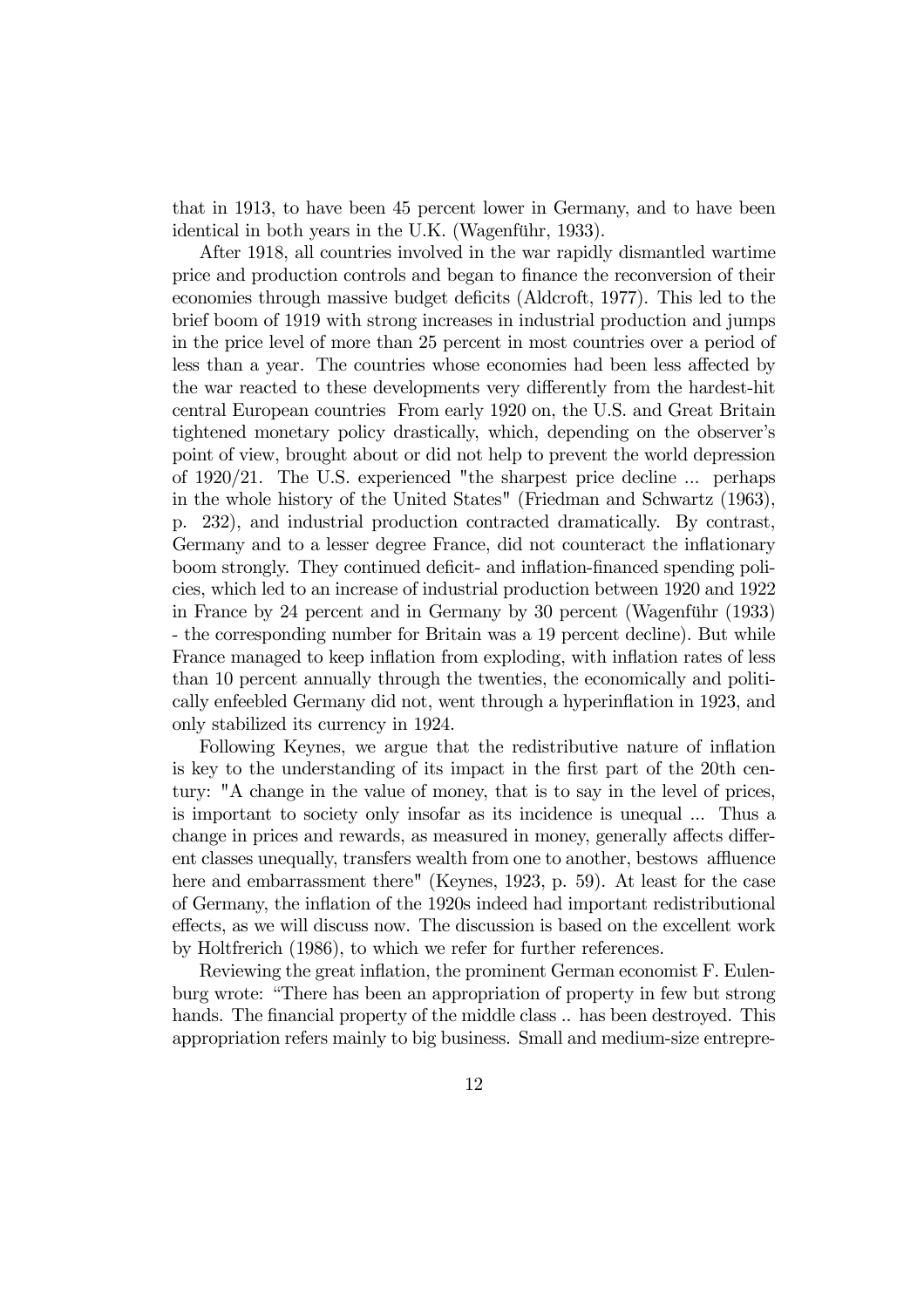neurs have not been expropriated, but have been brought more strongly under the influence of big business. Because of this, the distribution of wealth has become much more unequal" (Eulenburg, 1924, p. 789). Furthermore, the author explicitly notes that the concentration of wealth reverses the broader financial participation of the middle class before World War 1: "while before the war there were good reasons to speak of 'democratic capitalism' that manisfested itself in a widespread possession of capital, one now can rather speak of a capitalist oligarchy ... similar, though of a different kind, to the financial oligarchy of France" (pp. 790).

The general view of economic observers before the second world war seems to have been, following Keynes (1923), Eulenburg (1924), and Bresciani-Turroni (1931), that the inflation had made he distribution of income more unequal by impoverishing the middle class. A more differentiated picture has emerged since the 1950s in studies by Grumbach (1957), Hoffmann, Grumbach and Hesse (1965), and Holtfrerich (1980). These authors show that the statistically richer income groups of the population suffered more from the war and the following inflation than the poorer income groups, and that wages decreased much more strongly for high than for low wage groups. Accordingly, standard statistical measures of income equality such as the Pareto coefficient increased strongly between 1913 and 1925.

The resolution of this apparent contradiction lies in the role of financial wealth. Grumbach (1957), in particular, pointed out that the distribution of wealth in the first half of the 20th century in Germany was more equal than the distribution of financial wealth. Hence, the destruction of financial wealth in the great inflation worked to increase equality in the wealth distribution and thus in the distribution of income. This effect was compounded by the overall decrease in national income brought about by the war and the economic distortions of its aftermath. Holtfrerich (1980) therefore argues that "the two effects did indeed combine during the inflation. ... On December 31, 1923, taxable wealth was more equally distributed than it had been ten years earlier. The two lowest wealth classes virtually doubled their share of aggregate wealth, and the middle categories ... also enlarged their share of the total. But the categories above these ... diminished relative to the aggregate, and the proportionate decline was larger, the higher the category" (Holtfrerich, 1986, p. 276). The reason for the observed increase in wealth and income equality was therefore the loss of financial wealth by the richer part of the population. This is reflected in the drastic changes in the functional distribution of national income between 1913 and 1925 as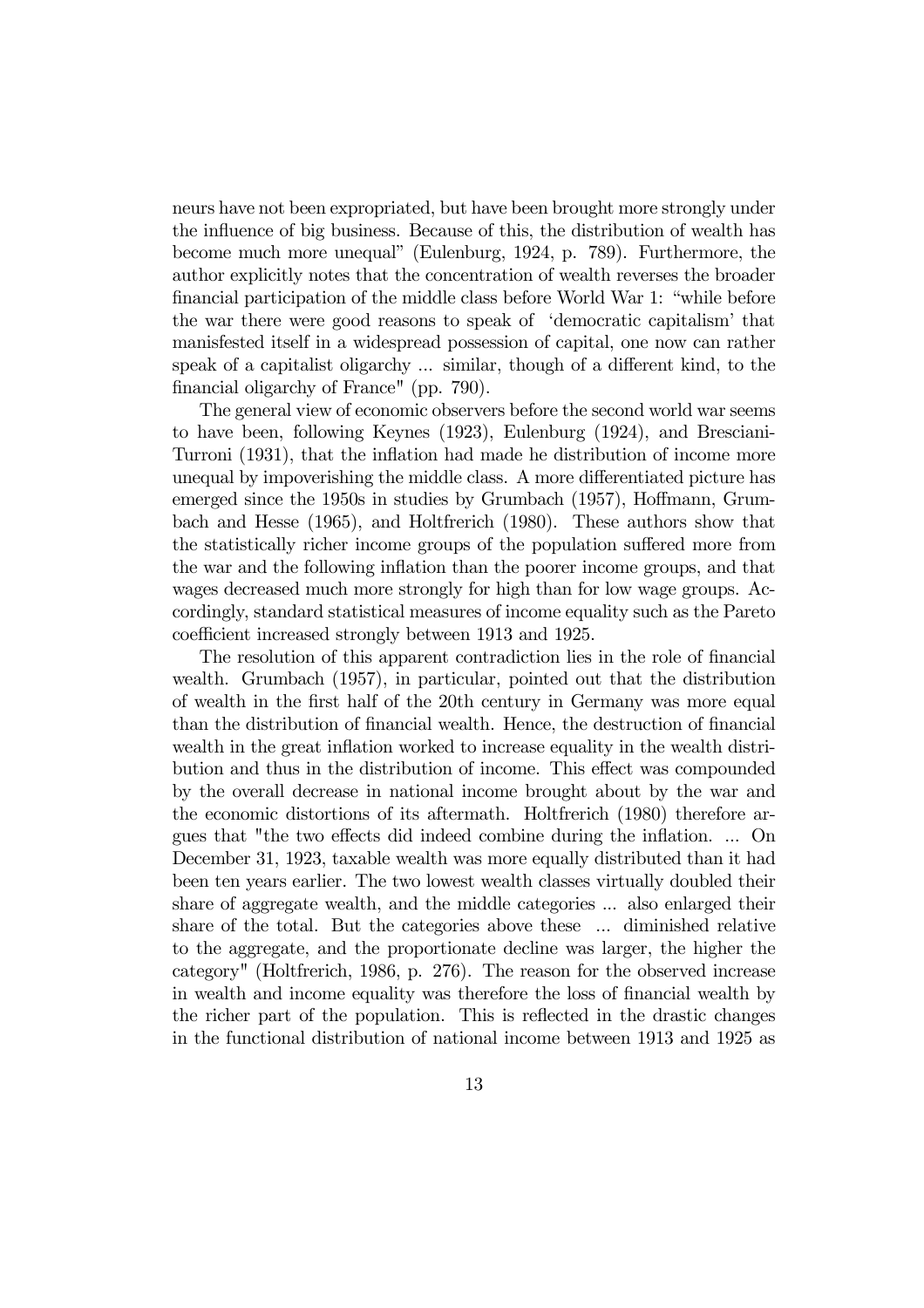documented by the German Reich's Statistical Office. In the light of these data, "wage and salary earners may be regarded as the most unambiguous beneficiaries of the redistribution that attended the inflation. 'Real' capitalists almost maintened their share, and rentiers - i.e. recipients of unearned incomes - were the greatest losers. These consequences are perhaps also registered in the higher participation rates after the stabilization: 51.3 % of the population was actively in the labor force in 1925 as against 45.5% in 1907. Elements in the population which before the war had lived from income for which they had not worked, such as the yield on capital, now had to take up gainful activity" (Holtfrerich, 1986, pp. 269-70). Despite the disagreement about the overall meaning of redistribution, this latter, crucial, point is the same as the one raised by Eulenburg (1924) cited earlier.

The most important element of all accounts of the economic development in Germany after the first world war thus seems to be that a relatively large group of "rentiers", in Keynes's terminology, suffered big losses in terms of their financial wealth. It is this group, we argue, that became skeptical about the workings of financial markets, was forced to rely more on wage income, and therefore favored mechanisms that reduced riskiness and increased stability in the private sector.

It should be noted that we have little to say concerning the potential endogeneity of inflation. It is quite possible that the different economic and, in particular, monetary policies pursued after the first world war have been driven by some deeper underlying factors. For example, it is possible that the common law tradition whose virtues for financial market development are emphasized by LaPorta et al. (1998) has elements that foster financial stability, which are absent in some of the different versions of the civil law tradition. Also on this point, Keynes' (1923) Tract on Monetary Reform has something to say: "[I]t is not safe or fair to combine the social organization developed during the ninteenth century (and still retained) with a laissez-faire policy towards the value of money. It is not true that our former arrangements have worked well" (Keynes (1923), p. 67). This rather pessimistic assessment of the performance of British monetary policy does not seem to make the British legal system a too promising candidate for the foundation of monetary stability that has been observed in Britain after World War 1. But the legal system may still have contributed more than in other countries, and it remains to be seen which of its elements might be responsible for it.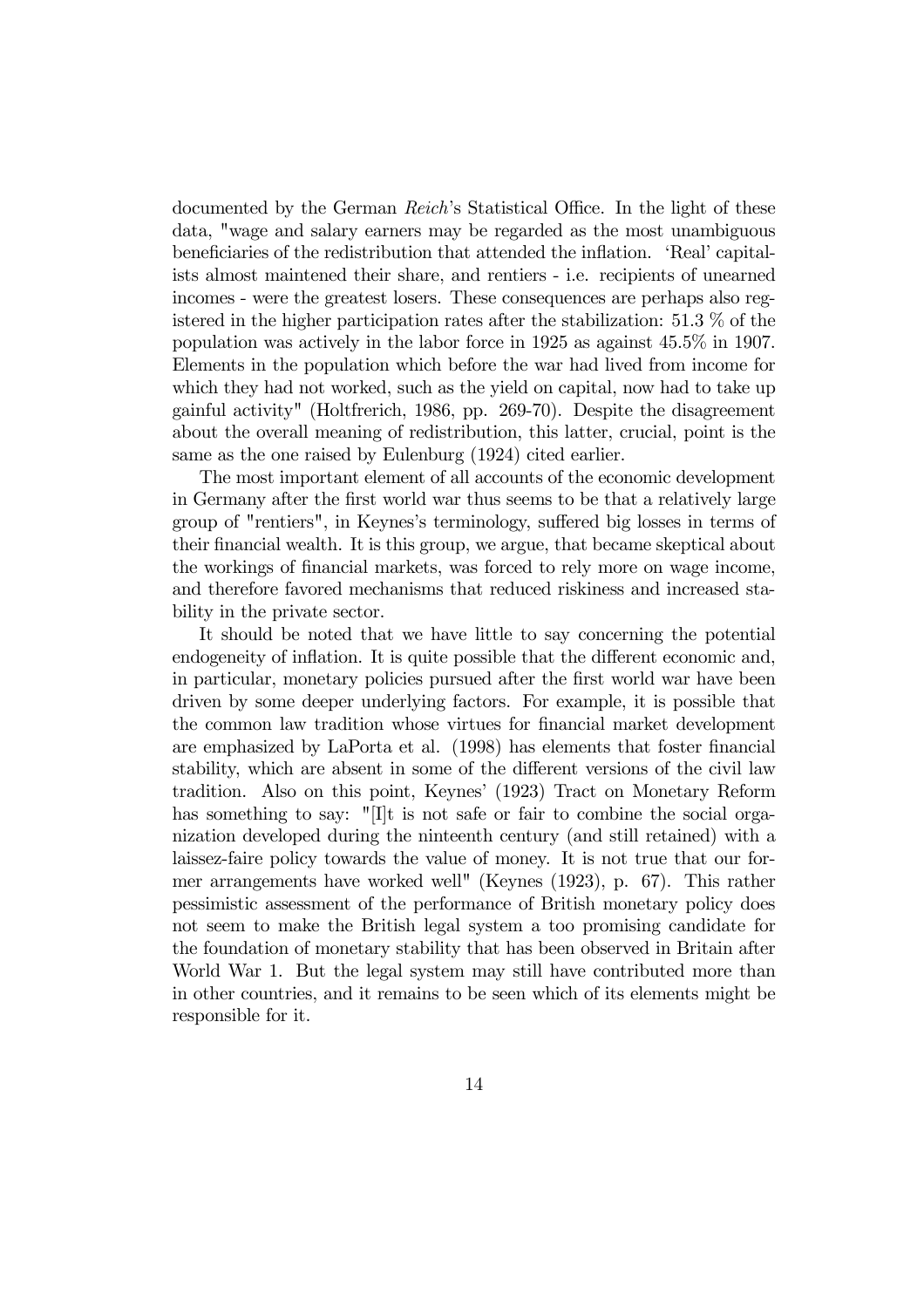# 5 Conclusions

This paper has outlined a theory in which the form of corporate governance is endogenous to the evolving political majority view. The preference of the median class is shown to depend on the distribution of financial wealth relative to human capital. This may explain large differences in corporate governance across countries as a systemic choice and as a function of the distribution of financial wealth.

The combination of high stakeholder rent protection, weak rights for shareholders, a strong role for institutions, and a relatively conservative approach to investment resembles the structure of so called corporatist economic systems, such as continental Europe or Japan. Perhaps more interestingly, the theory suggests that corporate governance systems can change as a function of the distribution of financial wealth, because a political majority will demand it. A more general conclusion is that the existence of a financially solid median class may be essential for democratic support for a market environment.

The theory proposed here also offers an explanation for the correlation of current market development with legal origin, documented by LaPorta et al. (1998). In our interpretation, the inflationary shocks following World War 1 occurred mostly as a result of fiscal crises in either defeated nations, or in Continental European countries where war damage was extensive. The Anglo-Saxon countries were allies in the war and because of geography, they escaped direct war damage (although the costs of the war were huge even for the UK, which run down much of its considerable financial strength). This helps to explain the degree of market development in civil law countries that stayed out of the war, such as the Netherlands and Switzerland. Accordingly, the emergence of insider-outsider financial systems as described in the literature on legal origin may be the result of political choices following historical events, and not exclusively of historical legal origin. As an additional corroborating piece of evidence, the political economy approach outlined here and more fully developed in Perotti and von Thadden (2006) can explain the correlation of strong financial development and weaker labor laws in developed democracies better than legal origin.

A potential challenge to our theory could be the objection that capital structure, which we have taken as exogenous, will adjust to the political framework, with the potential to undo its corporate control implications. Yet, our argument is not really tied to the formal capital structure of firms, but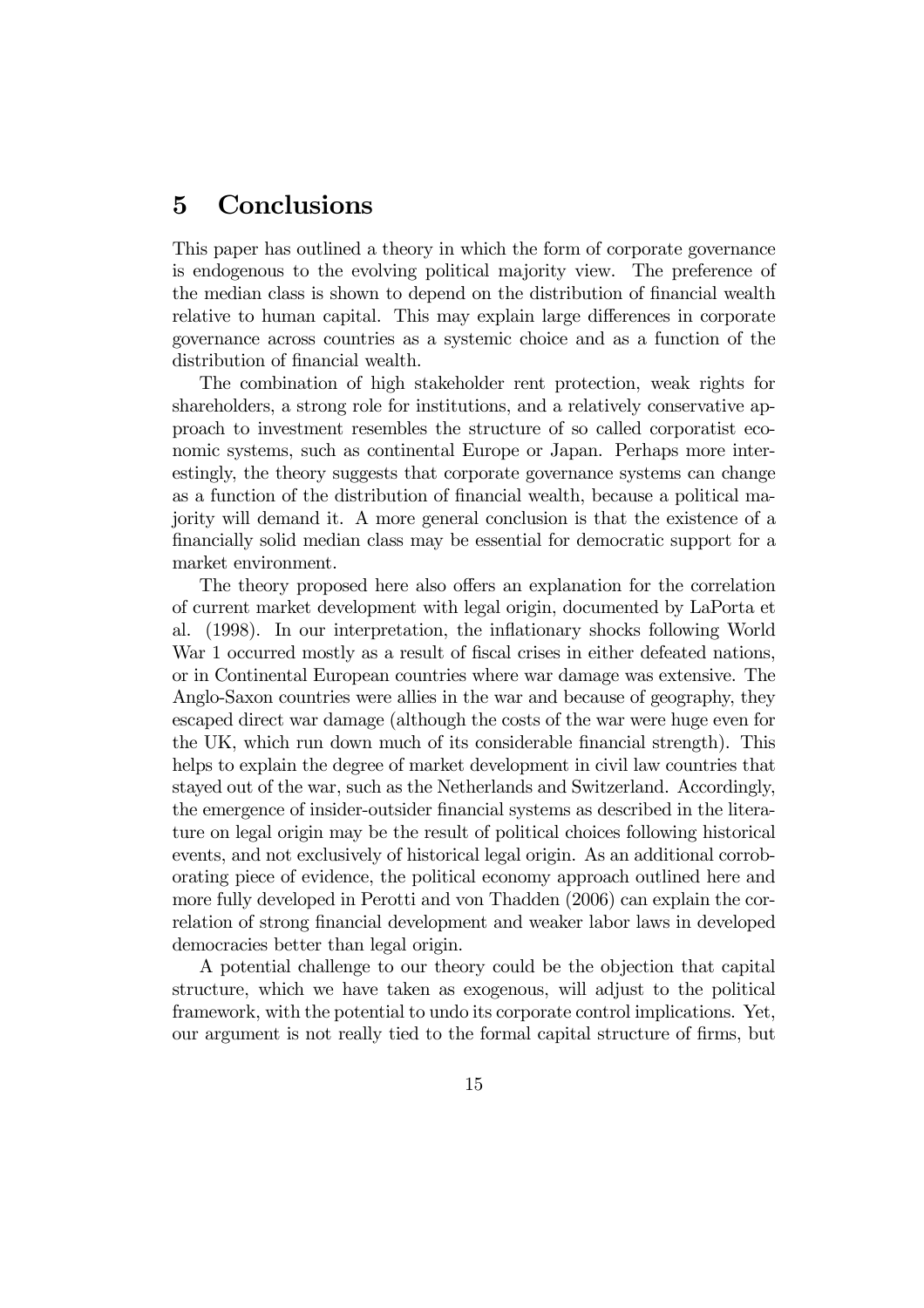rather to the distribution of influence in the economy, set by the median voter. In other words, for banks to have influence in our model it not not necessary that they finance a large share of corporate balance sheets. Equityholders, of course, may try to emancipate from bank dominance by taking on less bank debt, reducing bank equity participation in their capital structure, etc. However, if political interest (represented by the median voter) opposes this trend, there are many direct and indirect legal means that can grant banks critical influence on firm decisions.

Our approach here has been static and does not consider the potential feedback from financial system architecture to the wealth distribution. Exploring the dynamics of institutional change in a fully dynamic model is a major challenge for future research. Such a fully dynamic model promises to yield further implications for major institutional changes as the relative endowment and distribution of human and financial capital evolves over time. But already the simple model sketched in the present paper has interesting implications for the evolution of corporate governance towards a more market-oriented financial structure that seems to be currently under way in Continental Europe, in particular as regards technological change (which may alter the relative attractiveness of risky investment), demography (which may affect the evolution of pension financing), or economic and financial integration (which may induce more competition among institutional forms).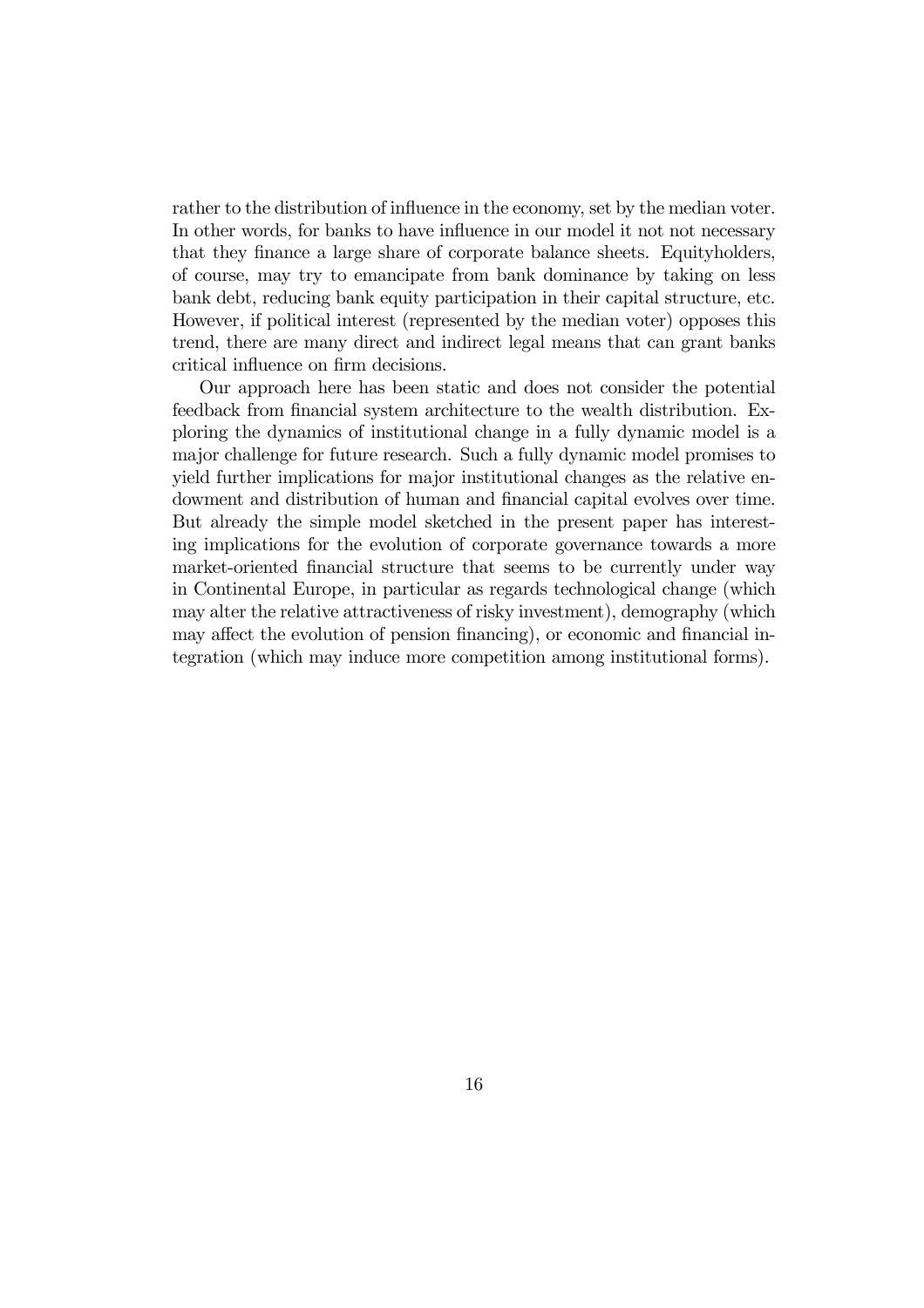#### 6 References

Aldcroft, Derek H. (1977), From Versailles to Wall Street 1919-1929, Allen Lane, London, 1977.

Allen, Franklin and Douglas Gale (2000), Comparing Financial Systems, MIT Press, Cambridge, MA.

Biais, Bruno and Enrico Perotti (2002), "Machiavellian Privatization," American Economic Review 92, 240-258.

Bresciani-Turroni, Constantino (1931, 1937), The Economics of Inflation. A Study of Currency Depreciation in Post-War Germany, G. Allen & Unwin, London 1937, original Italian edition 1931.

Demirguc-Kunt, Asli and Ross Levine (1999), "Bank-Based and Market-Based Financial Systems: Cross-Country Comparisons", manuscript, World Bank, Washington.

Eulenburg, Friedrich (1924), "Die sozialen Wirkungen der Währungsverhältnisse", Jahrbücher für Nationalökonomie und Statistik 122, 748-794.

Franks, Julian, Colin Mayer and Stefano Rossi (2003), "The Origination and Evolution of Ownership and Control", discussion paper, London Business School.

Friedmann, Milton and Anna Schwartz (1963), A Monetary History of the United States 1867-1960, Princeton University Press, Princeton, NJ.

Grumbach, Franz (1957), Statistische Untersuchung über die Entwicklung der Einkommensverteilung in Deutschland, Doctoral Dissertation, Münster.

Guiso, Luigi, Haliassos, Michael and Tullo Jappelli (2002), "Introduction", in: Guiso, Haliassos, Japelli (eds.) Household Portfolios, MIT Press, Cambridge, MA.

Hoffmann, Walter, F. Grumbach, H. Hesse (1965), Das Wachstum der deutschen Wirtschaft seit der Mitte des 19. Jahrhunderts, Springer, Berlin.

Holtfrerich, Carl-Ludwig (1980, 1986), The German Inflation 1914-1923, de Gruyter, Berlin 1986, original German edition 1980.

John M. Keynes (1923), A Tract on Monetary Reform, in: The Collected Writings of John Meynard Keynes, Vol. IX, "Essays in Persuasion", Macmillan, London 1931.

Lamoreaux, Naomi and Jean Laurent Rosenthal, (2001), Organizational Choice and Economic Development: A Comparison of France and the US during the Mid-19th Century, mimeo, UCLA